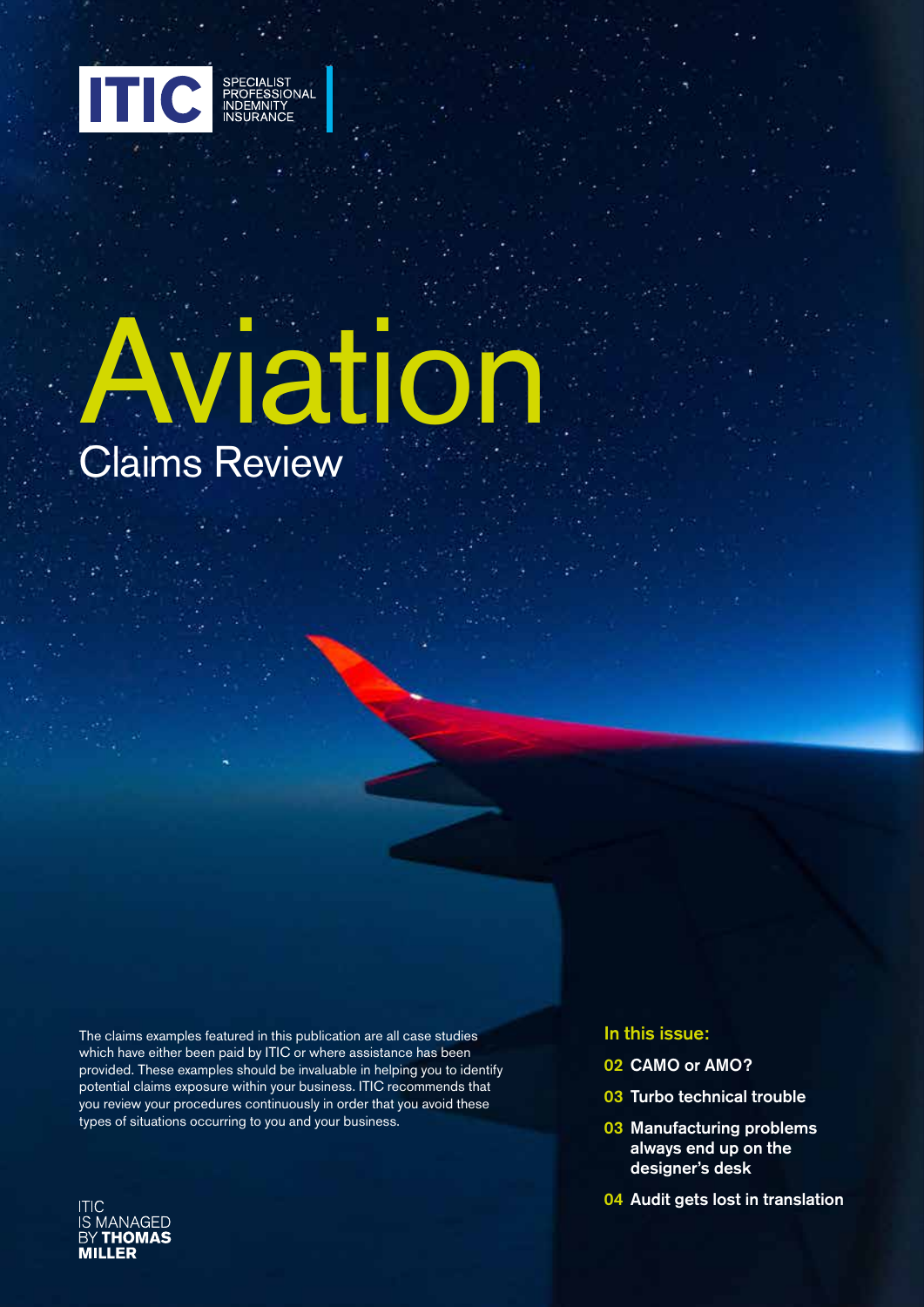## CAMO or AMO?

#### A Continuing Airworthiness Management Organisation ("CAMO") insured by ITIC was appointed by the owner of 3 business jet aircraft to provide a complete continuing airworthiness management service.

The aircraft were operated on a non-commercial basis and the aircraft type was within the scope of the CAMO's approval from the European Aviation Safety Agency ("EASA").

EASA issued an airworthiness directive ("AD") for the aircraft type which required the replacement of a small part of the undercarriage retraction mechanism. The replacement was to be completed by a specific date. The maintenance programmes called for all 3 aircraft to undergo scheduled maintenance at the operator's designated Approved Maintenance Organisation ("AMO") prior to this date, therefore the CAMO notified the AMO of the requirement to comply with the directive during the maintenance.

On two of the aircraft the AMO correctly fulfilled the requirements of the directive. However, on the third aircraft, after the old part was removed a mechanic inadvertently reinstalled it instead of the new part. The aircraft technical records were amended to indicate that the AD had been incorporated into all three aircraft and the CAMO released the aircraft back to the owner for continued operation.

A month later during a turnaround at an airfield a sharp-eyed mechanic spotted the old part in the undercarriage mechanism. This was brought to the attention of the crew, who informed the aircraft owner. As the aircraft was now in breach of the

airworthiness requirements the owner grounded it until the situation was resolved.

The Owner accused the CAMO of negligence and claimed for losses alleged to have been incurred as a result of loss of use of the aircraft whilst the aircraft was restored to full airworthiness. The owner alleged that the CAMO breached their duty of care in failing to arrange for all applicable ADs to be applied. Further, the owner claimed that, as his contract with the CAMO contained a clause which stated that in the case of breach of contract by either party the contract would automatically become null and void, he was in effect left with no approved CAMO for all 3 aircraft. He repudiated the contract.

ITIC disputed the owner's claim on the grounds that under EU Regulation a CAMO is required only to organise the maintenance. not to check it. The AMO, who had been designated by the owner, had been informed by the CAMO of EASA's AD requirements over the phone. This was followed up in writing, and evidence of these instructions was provided. Further, as there was no breach, the repudiation of the contact was unjustified.

ITIC's defence of the CAMO was successful with the owner finally agreeing to re-direct his claim to the AMO. ITIC covered the fees of the solicitor appointed to defend the CAMO.

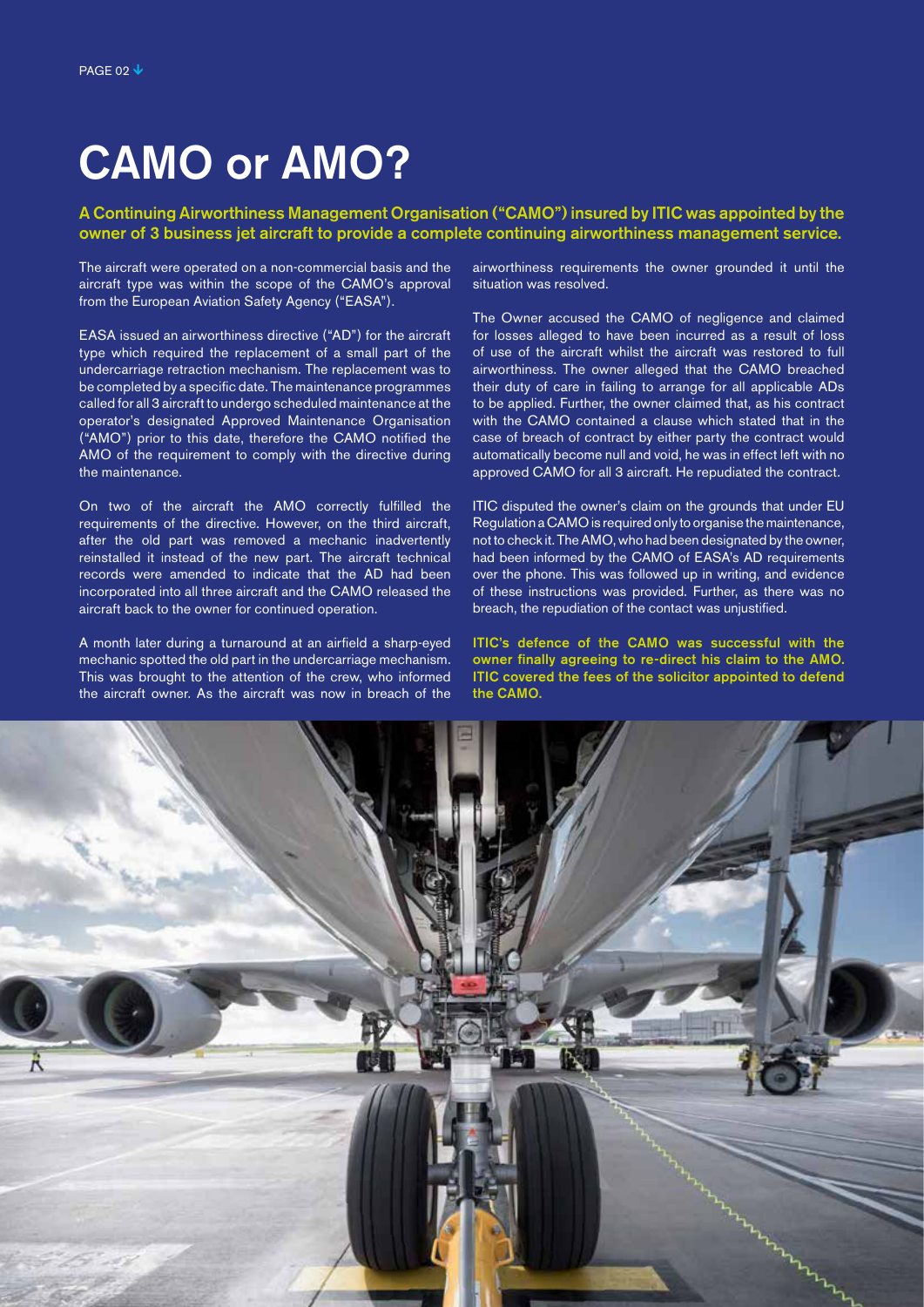

# Turbo technical trouble

An air charter broker received a request to act for a principal who was seeking to charter an aeroplane for a flight two days later from Scotland to Morocco.

The broker reviewed the available options for the principal and recommended the use of a small business jet which would offer a short flight time and enhanced comfort. However, the principal wanted a cheaper alternative and the broker instead looked to source a small turbo-prop for the flight.

The broker was unable to identify a suitable aircraft from his normal network. However, a colleague advised of a small operator who they had used before at short notice. This operator did have an aircraft available and the lease agreement was quickly drawn up. As part of his usual due diligence processes, the broker checked the air operator's certificate (AOC) and details of the aircraft registration on the CAA website. He also obtained verbal assurances from the operator that the aircraft met all continuing airworthiness requirements.

Shortly after the planned departure time the broker received another call from his principal saying that the aircraft had diverted into East Midlands Airport with a technical defect. The broker eventually made contact with the operator and learnt that the aircraft technical problem was related to a known defect that had been deferred for some time under the provisions of the minimum equipment list. The aircraft was consequently not airworthy for several days while the defect was rectified.

The principal accused the broker of negligence. He claimed that the broker had failed to exercise reasonable care when sourcing the aircraft, and held the broker liable for the costs of leasing an alternative aircraft. ITIC defended the broker's position as it was felt that the broker had acted with all due skill and care, and had taken all the steps that a reasonable broker would have done in such a limited time frame.

A settlement was eventually reached, but the legal costs incurred were substantial. Both claim and costs were covered by ITIC.

### Manufacturing problems always end up on the designer's desk

A designer of light aircraft was asked by an aircraft builder to design a single turbo prop aircraft, which was to be used for an air ambulance service between small islands off a coastal area. The aircraft was designed and then built by aircraft manufacturers.

Following delivery, the end user discovered small cracks in the hull of the aircraft. The aircraft was repeatedly returned to the builder for repairs, but the cracks continued to reappear on the hull. Eventually, the end user decided to claim against the manufacturer for supplying a defective product.

In turn, the manufacturer claimed that there was nothing wrong with the build quality of the aircraft, but rather that it had been designed badly. The designer was therefore brought into the proceedings as a third party defendant (along with various other parties including the propeller manufacturers and the hull manufacturers). Upon investigation, it became apparent that the cracks were caused by excessive vibrations in the hull.

Various theories for the vibrations were considered, but the most likely explanation was that the propeller was at fault due to unforeseen frequency resonations. This was something that the designers had considered and tested for, and they provided their calculations. However, as the hull was a completely new design, it did not resonate as had been predicted. Therefore, it was clear that the designer had not been negligent in the provision of his service to the manufacturer. Furthermore, there were certain reservations concerning both the weld quality of the hull by the manufacturer and the actual build quality of the hull material itself.

ITIC defended the designer successfully.